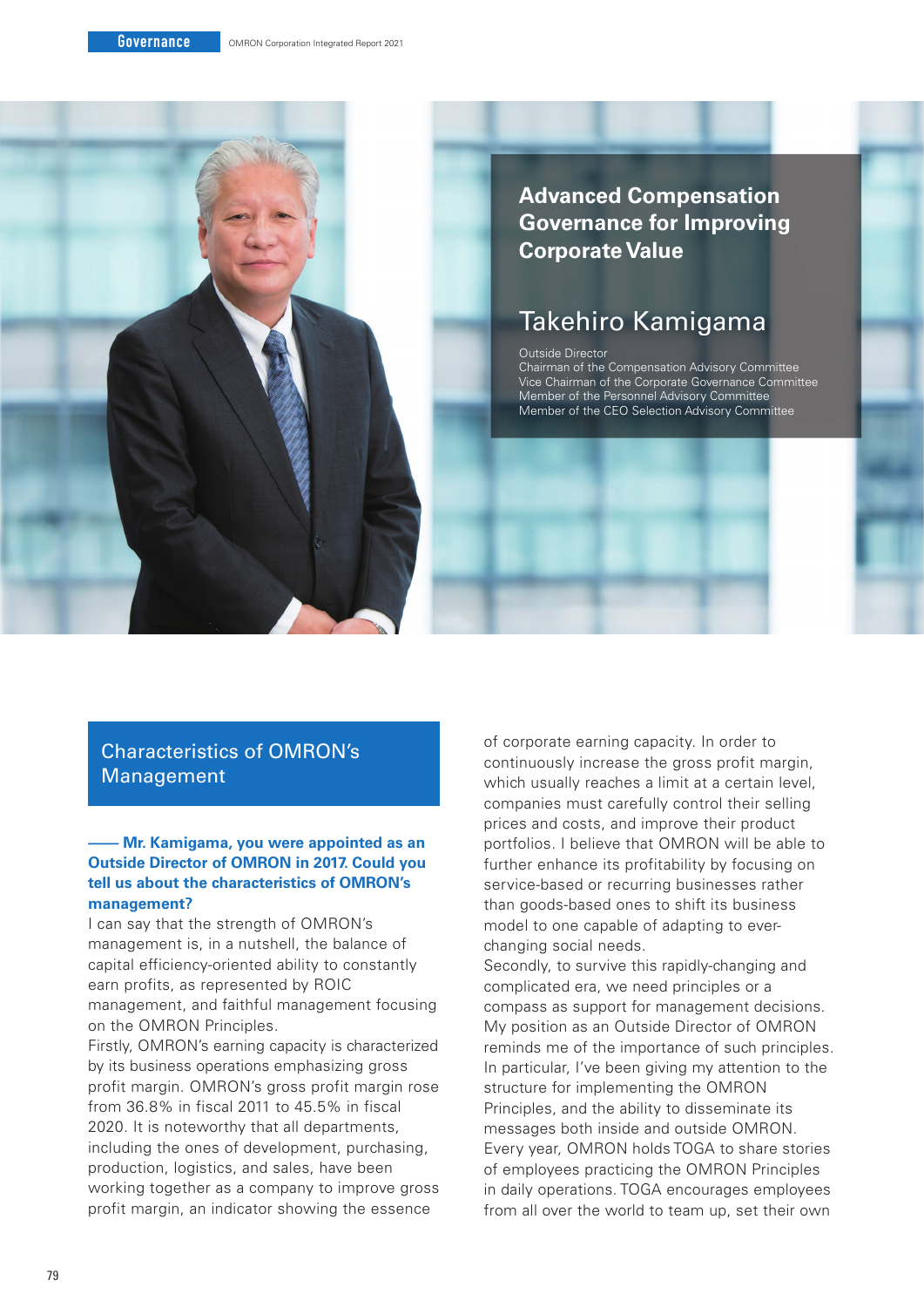goals, and share their thoughts, activities, and results throughout the entire Group, which results in expanding the circle of empathy and resonance. Since assuming office as an Outside Director, I have attended TOGA events in Japan and overseas to witness new social issue-based services and businesses. I am impressed that TOGA, the source of OMRON's ability to create new businesses and of employees' high motivation in their work, is a best practice for sustainable management that is required in the SDGs era. In addition, OMRON formulates its 10-year vision to solve social issues based on the SINIC Theory, a managerial compass, with the aim of contributing to a better society. OMRON enhances its value by reviewing results and issues to formulate a new 3- or 4-year medium term management plan that is released three times during a 10-year long-term vision period. This is indeed a great initiative to autonomously implement management and business operations required by Japan's Corporate Governance Code, including ESG management, in order to meet the expectations of all stakeholders.

#### **– Could you tell us about OMRON's compensation governance?**

OMRON emphasizes compensation governance for two reasons. The first reason is to motivate directors to achieve the 10-year long-term vision targets in order to realize the sustainable enhancement of corporate value. Specifically, the results of the short- and medium-term management plans formulated based on the long-term vision are linked to compensation for directors, which leads to further sustainable improvement of corporate value. The second reason is to not only to ensure the transparency and objectivity of the compensation structure for directors through disclosure of the structure but also to promote better understanding of OMRON's management among stakeholders. In this sense, we consider the disclosure in this Integrated Report as part of our compensation governance.

Overview of Compensation Structure for Directors

#### **– Please tell us an overview of the compensation structure for directors.**

The current structure was established in fiscal 2017. This structure aims to reflect the perspectives of all stakeholders, including shareholders, in OMRON's management. By clarifying a linkage between the directors' remuneration and improved corporate values (business value, shareholder value, and social value), we motivate directors to achieve the targets of the medium-term management plan. We also maximize their motivation to contribute to the sustainable improvement of corporate value by encouraging them to hold the company's stock. Specifically, compensation for directors consists of a base salary, or fixed compensation; short-term performance-linked compensation (bonuses) that varies depending on the company's performance; and medium-to-long-term, performance-linked compensation (stock compensation). When determining base salaries, to ensure objectivity, we refer to those of over 100 major Japanese companies that have been surveyed by an outside organization. We also determine the ratio of performance-linked compensation to base salary according to each director's position and role. For example, the ratio for President and CEO is 1 : 1 : 1.5 (base salary : bonuses : stock compensation). We adopted this relatively high composition ratio of performance-linked compensation after referring to the levels in Europe and the U.S. In fiscal 2021, we revised the evaluation items and criteria for medium-to-long-term, performancelinked compensation (stock compensation) that is linked to the degree of achievement of performance targets in the medium-term management plan. Stock compensation comprises performance-linked component (60%), linked to the degree of achievement of the medium-term management plan, and the nonperformance-linked component (40%), which aims for director retention and motivation to improve share prices over the medium-to-long-term, and is paid under the condition of a certain term of service.

Objectives and Key Points of Revision of Compensation Structure for Directors

### **– What are the aim and approach for revising the compensation structure for directors?**

The aim is to further motivate directors to achieve the targets of the next long-term vision and medium-term management plan. In addition, we need to improve the compensation structure whenever the management policy is required to be revised in accordance with changes in the business environment and stakeholder expectations. I feel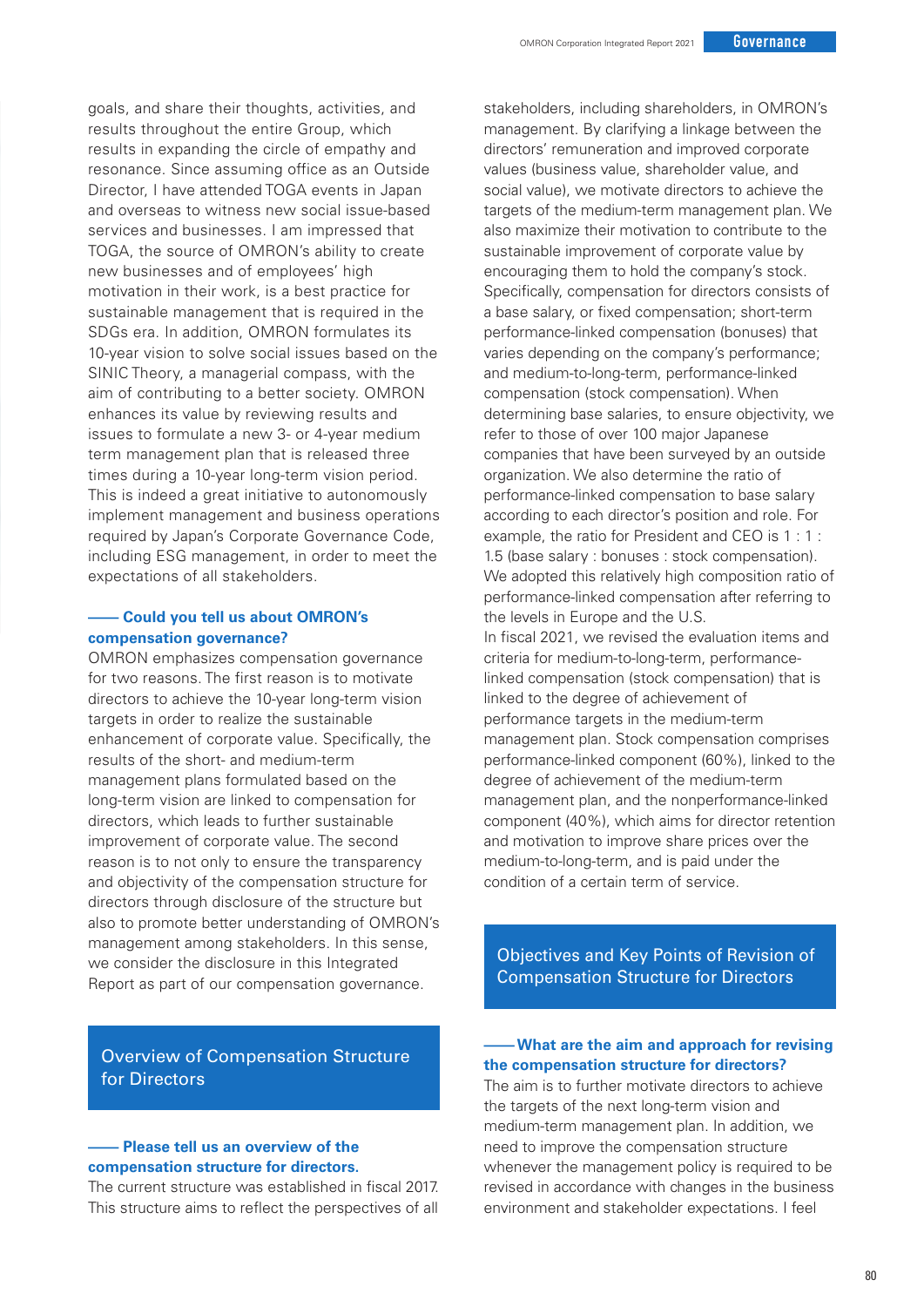proud that the former structure, revised in fiscal 2017, was also an advanced one for its initiatives such as the introduction of sustainability evaluation. Our 4-year experience after the previous revision helped us to further improve the structure.

#### **––– What are the key points of the revised compensation structure?**

This time, we revised mainly medium-to-longterm, performance-linked compensation (stock compensation). It will now be evaluated using three items, which are financial targets evaluation, corporate value evaluation, and sustainability evaluation. We calculate the amount of stock compensation by using these items that have their own set evaluation weights. Firstly, we set the highest evaluation weight of 60% for financial targets evaluation. Secondly, we newly adopted corporate value evaluation with its weight of 20%, for the purpose of maximizing our corporate value in the next longterm vision. Thirdly, we allocated 20% to the weight of sustainability evaluation, with the aim of not only promoting the implementation of the OMRON Principles, our most important values, but also further reflecting the expectations for the SDGs and the importance of sustainability. The weight of sustainability evaluation is relatively high compared to other companies, making it one of OMRON's features.

#### **– Could you give us more details of those three evaluation items? Firstly, please tell us about the financial targets evaluation.**

We removed net sales from the KPIs of the financial targets evaluation, which until now had been net sales, EPS, and ROE. Before reaching this decision, we had many heated discussions in the Compensation Advisory Committee. While some members pointed out that net sales are important for the manufacturing industry and that removing net sales could reduce employee awareness of business growth, there were various other views such as the need to focus on profits rather than net sales, and the inappropriateness of pursuing continuous sales growth in a rapidly changing business environment. In the process of discussions, we invited the President and CEO to the Committee meetings and asked him to explain the policy of the executives that aim to transform our business model from a product-based one by increasing the ratio of service and recurring businesses in the next long-term vision. Unlike the previous long-term vision and the VG2.0

medium-term management plan that were sales growth-oriented, the next long-term vision will give priority to maximizing corporate value as our management target. For this reason, the Committee members finally reached a unanimous decision to remove net sales from the KPIs.

#### **– Next, please tell us about corporate value evaluation.**

Medium-to-long-term, performance-linked compensation (stock compensation) aims to heighten director motivation to contribute to the sustained improvement in corporate value from the same perspective as stakeholders, including shareholders. Actually, OMRON's stock price rose from 4,885 yen (closing price on March 31, 2017) to 8,640 yen (closing price on March 31, 2021) during the 4-year period of the previous VG2.0 plan. This increase of 77% was far above the 29% rise in the Tokyo Stock Price Index, well known as TOPIX, during the same period. On the other hand, we didn't have any KPIs to evaluate the improvement of corporate value. For this reason, we introduced a new KPI named relative TSR, an indicator that compares OMRON's total shareholder return (TSR) in the covered period to the percentage change of the TOPIX Total Return Index. The use of relative TSR, which can evaluate increases or decreases in TSR by using the TOPIX Total Return Index as a benchmark, allows us to appropriately reflect the improvement of corporate value in compensation.

#### **– What about sustainability evaluation?**

OMRON's management is based on practicing the OMRON Principles that aim to create a better society by solving social issues through our business. For this reason, we adopted sustainability evaluation when introducing medium-to-long-term, performance-linked compensation in fiscal 2017. At that time, as there were only a few companies using sustainability evaluation for director compensation, we adopted only a third-party evaluation to ensure objectivity in our first attempt. On the other hand, for this revision, we introduced the new KPIs of "reduction of greenhouse gas emissions" and "score of Sustainable Engagement Index (SEI)\*1 in engagement survey<sup>\*2</sup>," as our internal targets, in addition to the existing third-party evaluation. In ESG management, Environment and Social particularly contribute to OMRON's growth as well as attract the greatest interest from our stakeholders. That's why we adopted E- and S-related indicators. In addition, the revision of